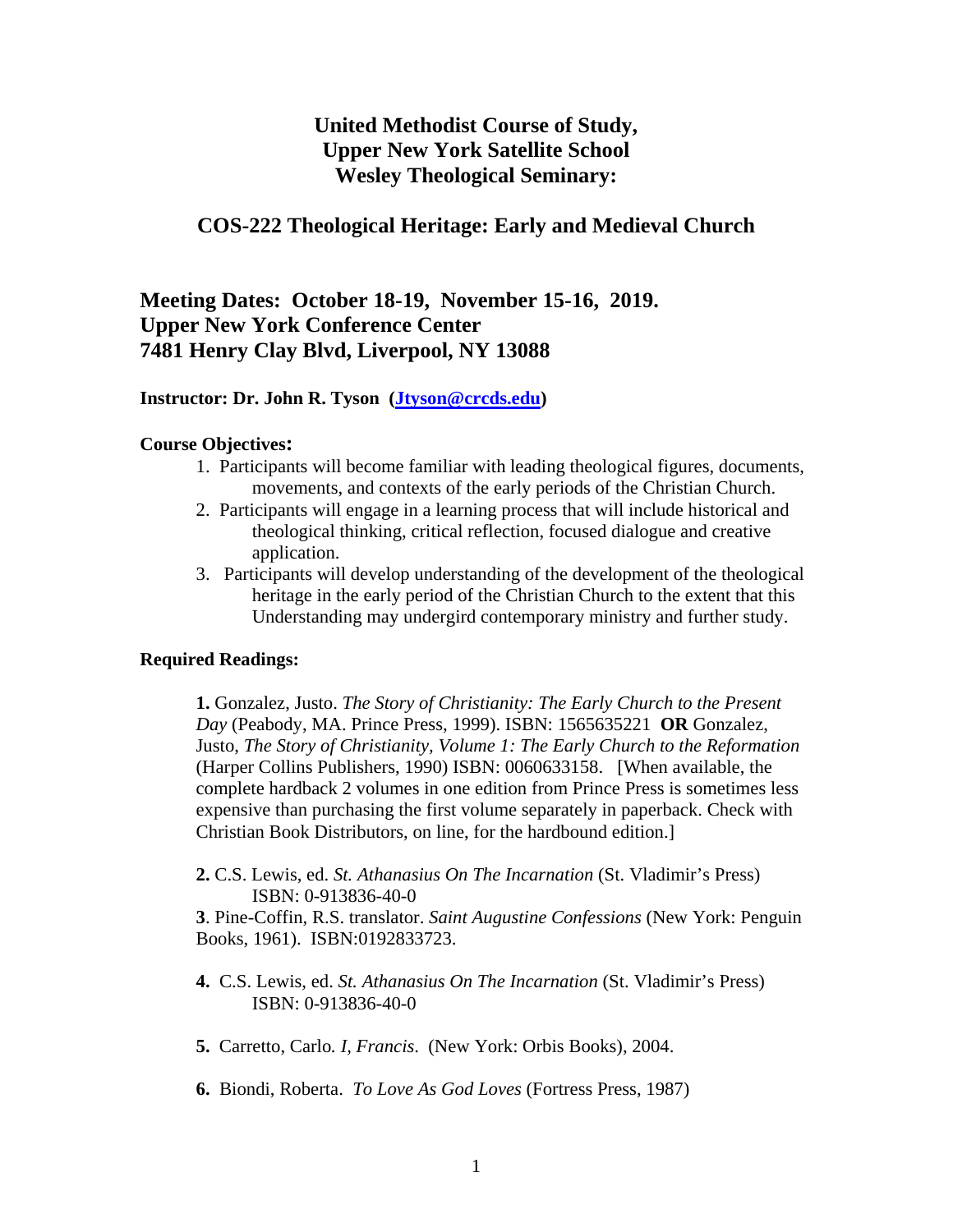**NOTE: It is important that you purchase the Pine-Coffin edition of Augustine's**  *Confessions* **so that we have a common text version from which to work in class. It is readily available at Amazon.com – if you are having difficulties finding it locally. Recommended But Not Required:** 

John R. Tyson *The Great Athanasius* (Wipf & Stock, 2017) ISBN:10-1625647522)

E. Glenn Hinson, *The Early Church: Origins to the Dawn of the Middle Ages* (Abingdon) ISBN: 0-687-00603-1

John R. Tyson *Faith, Doubt & Courage* (Wipf & Stock, 2<sup>nd</sup> Edition, 2013) ISBN-10**:** 1625642660

## **I. Assignments to be completed BEFORE Session One, October 18-19, 2019 (to be read prior to attending the class)**

### **A. Readings:**

- 1. Gonzalez, pp. xiii.-220 (or through the end of Pt II, in Volume I)
- 2. Bettenson, through "part I," (up to page 92).

3. Augustine's *Confessions*, read through Book VIII (or page 179). We will work with

portions of this text in class. **Note**: issues re. sin & grace

4. Biondi, *To Love as God Loves* (entire book).

5. Athanasius, *On the Incarnation,* pp. 3-64**. Note** – Christology

6. Women in the Early Church (a handout)

### **B. Written Work: To be completed during the On-line portion of the class, and submitted during the first class session (Oct. 18-19, 2019):**

**1. Write** a 2-4 page reflection paper based on your reading in Augustine's *Confessions*. Roughly one half of your paper should be a summation of what you read, and one half should be a reflective analysis of what you read. In your essay answer questions like: In what sense is this work a confession? How does this work illustrate Augustine's profound theology of sin and grace. Why do contemporary Christians continue to find encouragement in reading this work? Point to particular passages from Augustine *Confessions* to support your generalizations. (25 pts)

**2. Write** 2-4 page reflection paper based on your reading in Athanasius' *On the Incarnation*. Roughly one half of your paper should be a summation of what you read, and one half should be a reflective analysis of what you read. In your essay answer questions like: Set in the context illustrated by Bettenson pp. 31-47, why did Athanasius consider the incarnation ("taking flesh") of the Second Person of the Trinity to be one of – if not THE – central affirmation of Christian faith? How does he describe and present this holy mystery in ways that are meaningful to his readers? Does this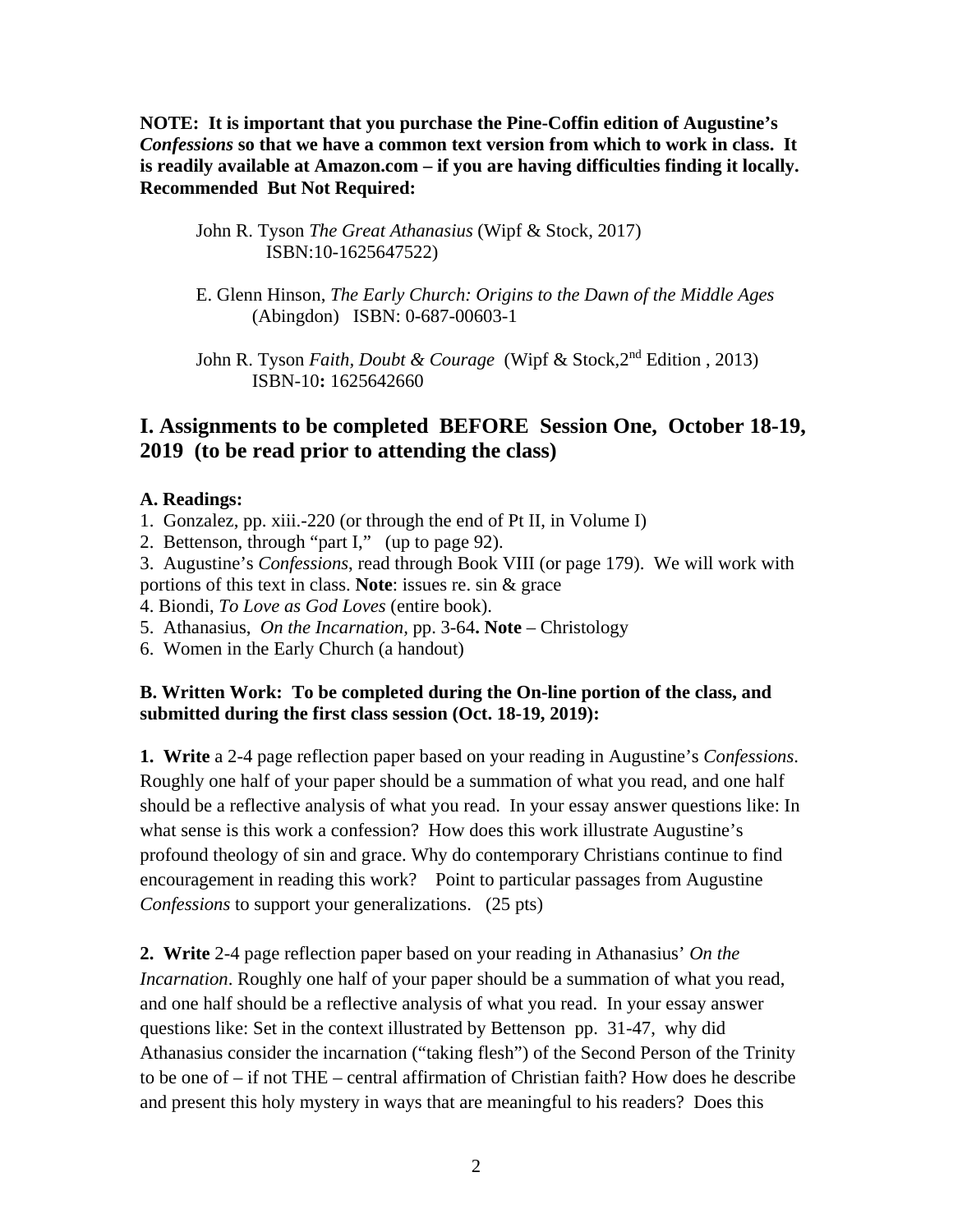consideration and conversation continue to have significance for Christian believers today? Why? Why not?

## **3. Choose TWO (2) of the following essay options and write a well thought-out essay reply to each (25points per essay). Use both primary (Betteson, Athanasius) and secondary sources to shape and illustrate your views.**

**1)** Several significant crises befell the early church which shaped Christianity remarkably; what were these crises and how did they shape the life of the church? How did the early church respond to theological diversity, social pressure, cultural diversity and persecution? How are these like problems the church faces today?

**2)** How would you describe the "conversion of Constantine"? Was it a political convenience or a spiritual transformation? Why? Was the legalization and eventual establishment of Christianity as the official religion of the Roman Empire good or bad for Christianity? Why?

**3)** Consider the spirituality of the early church mothers and fathers (Biondi); what were its main themes? How might these continue to inform and shape our lives of faith today?

**4)** What role(s) did women play in the early church (Rom. 16, etc.) and why (or how) did women's leadership develop and then ultimately become curtailed? What do we learn about issues of inclusion and leadership in the church from examining this history?

# **II. Assignments to be completed BEFORE attending Session Two: November 15-16, . 2019 and brought to class with you.**

## **A. Readings:**

- 1. Gonzalez, pp. 232-412 (Parts III, and IV, in Volume 1)
- 2. Bettenson, "Part II," (up through page 159).
- 3. Carretto, entire book read devotionally, reflectively
- 4. Anselm & Abelard on Atonement Theory (handout)
- 5. Women in the Medieval Church (handout)
- 6. Five Religious Options for Medieval Women (handout)

**B. Written Work:** Take notes on your readings, and come to class prepared to discuss them. Some of our discussion and other class activities will focus upon the following topics, so be especially familiar with their significance:

**1. Required Essay:** Write a 3-4 page paper on the fictionalized work *I Francis*. In your paper discuss Francis of Assisi, (as presented by Carlo Carretto) and Francis's contribution(s) to the medieval Christian church. Based on your various readings about Francis (bring in other resources if you wish) assess how realistic this fictional portrayal of St. Francis is. What would Francis (as presented by Carretto) be saying to and doing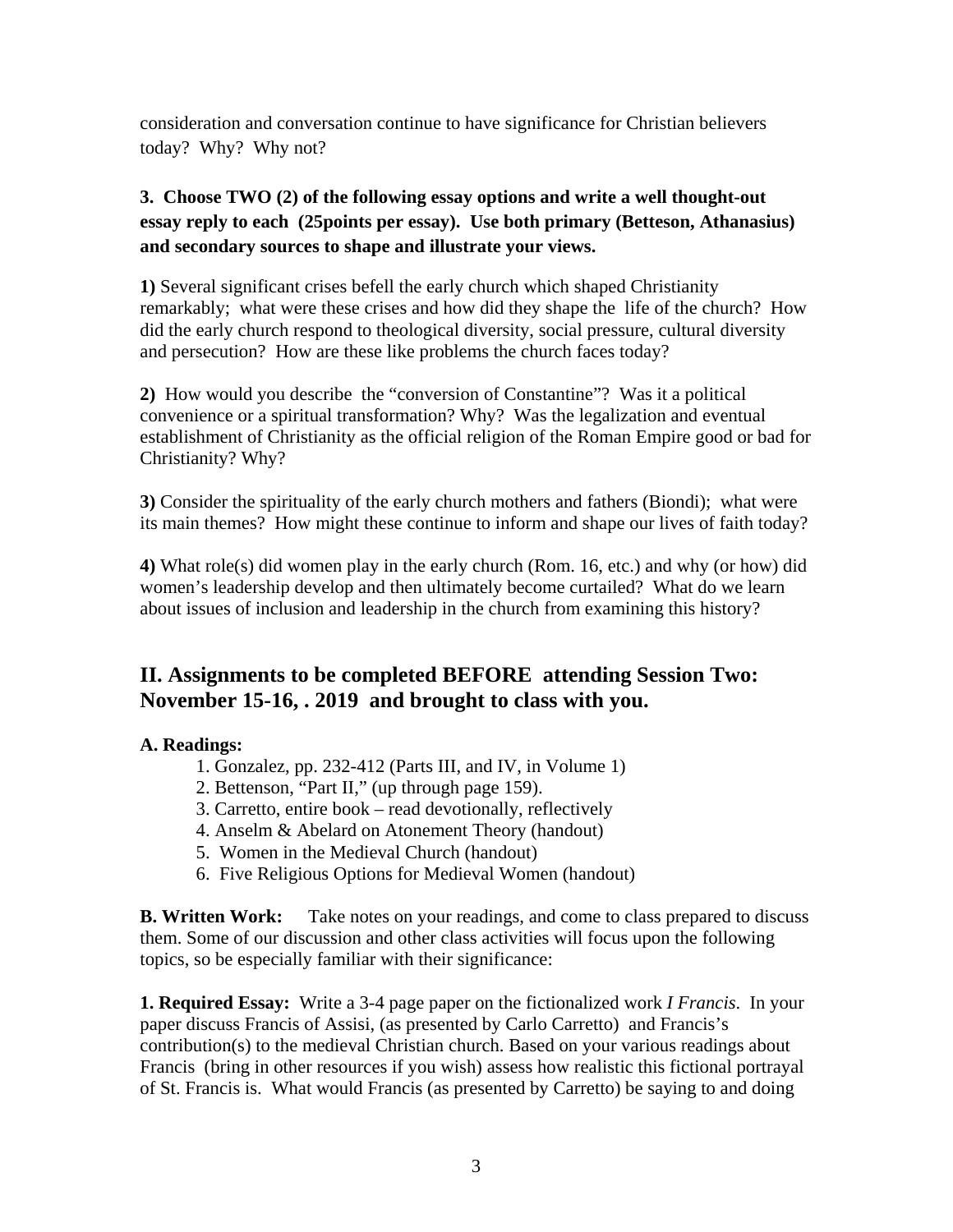in the church today? Was this a helpful l "read" for you? Why? Or Why not? What does St. Francis, as you understand him,. have to say to contemporary Christians?

**II. Essay Options**: Select **THREE (3)** of the following essay options and write a well thought-out reply to each question that meets the various specifications raised by the question. Support your generalizations with particular examples from your primary (Bettenson) and secondary source (Gonzalez) texts. You may use in-text notation eg. (Gonzalez, 211, Betteson, 101, etc. ).

**1**. In what sense was the reign of Charlemagne a re-enactment of the of age Constantine? In what ways did the European culture (Holy Roman Empire) contribute to the formation of the Medieval Christian (Roman Catholic) church? How did the church's marriage political and religious authority play itself out in matters like the church life, feudalism, crusades & inquisition? What were the pros and cons of the church's involvement in world politics?

**2**. Based on your readings (and the handout provided in last session) compare and contrast the theology of the cross in Anselm and Abelard. Focus your attention upon: 1) importance of the atonement ("reconciling death of Christ") 2 ) the historical context and methodology of each writer, and 3) their respective approaches for explaining the atonement. 4**)** Which approach to understanding the atonement (Anselm or Abelard) do you favor for use in your own thinking and ministry? Why?

**3.** Why was Thomas Aquinas considered to be the best example of what scholasticism was all about? Describe Aquinas' "great synthesis." What was so "great" about it? How did it influence subsequent generations? Do you see these impulses in the modern church? Where? How?

**4.** The medieval church was a powerful religious and cultural force – "the glue" that held the medieval world together. Examine the role of the medieval church from the standpoint of 1) theology, 2) sacraments  $\&$  worship, 3) education  $\&$  culture 4) evangelism and social work, and 5) women's roles. Compare & contrast to our contemporary church? Gains? :Losses?

**5.** Based on your readings (and handouts) explore the life and religious options available to women in the medieval church. What forces shaped women's lives? What opportunities did the church open to them? At what personal cost to them? What compelling contributions did women like Catherine of Sienna and Julian of Norwich make that continue to shape our lives and ministries today?

### **Grading:**

In this course the two written assignments will each count for 1/3 of the participant's total grade. Class discussion and participation will count for the additional 1/3 of the total grade.